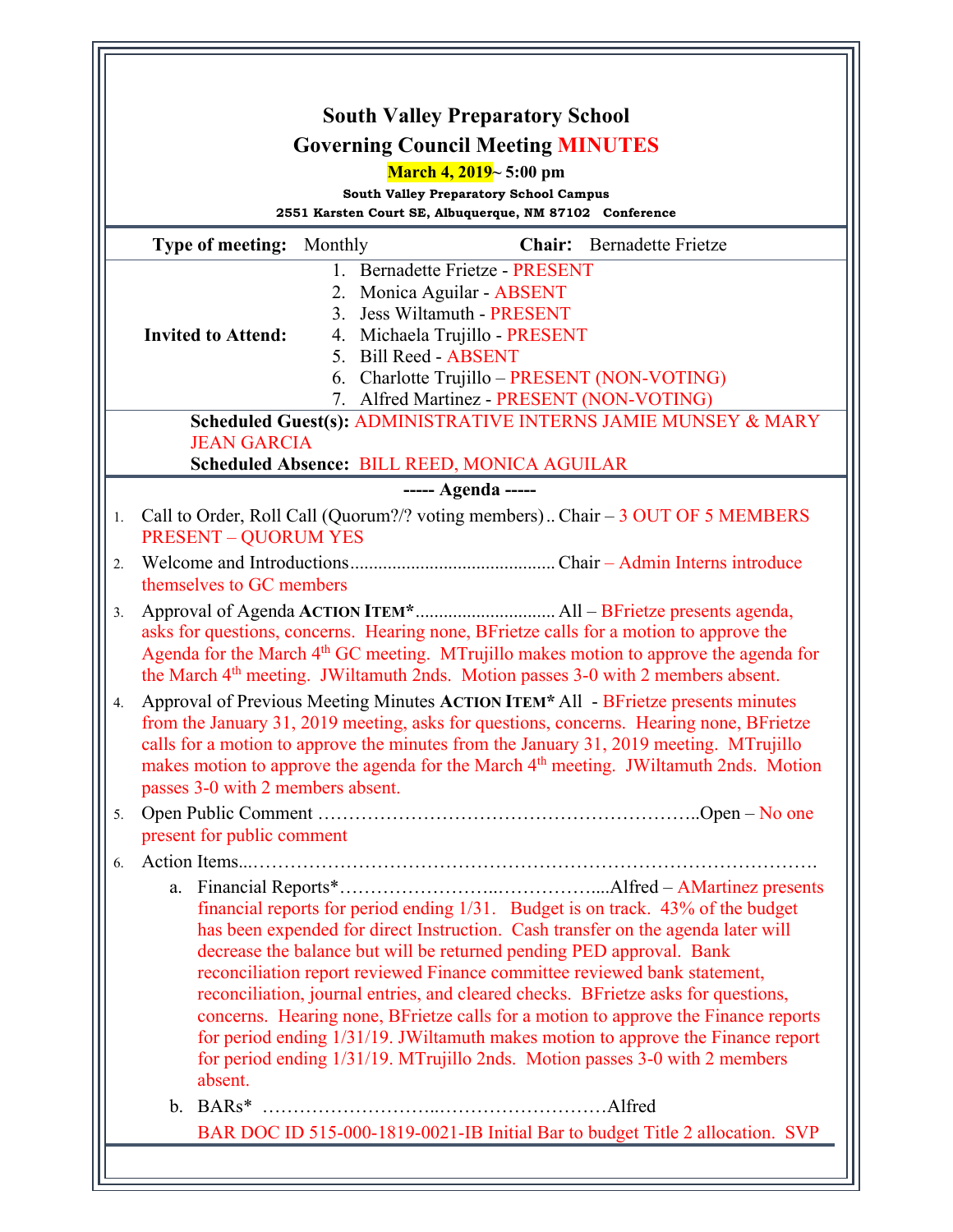never received an official award letter from Title 2. BFrietze asks for questions, concerns. Hearing none, BFrietze calls for a motion to approve BAR ending in 0021-IB. JWiltamuth makes motion to approve the BAR ending in 0021-IB. MTrujillo 2nds. Motion passes 3-0 with 2 members absent.

BAR DOC ID 515-000-1819-0022-I – Increase in the unit value provides and additional \$9,949 to operational budget. BFrietze asks for questions, concerns. Hearing none, BFrietze calls for a motion to approve BAR ending in 0022-I. MTrujillo makes motion to approve the BAR ending in 0022-I. JWiltamuth 2nds. Motion passes 3-0 with 2 members absent.

BAR DOC ID 515-000-1819-0023-IB Initial budget for Medicaid reimbursement to be used for supplies and assets. BFrietze asks for questions, concerns. Hearing none, BFrietze calls for a motion to approve BAR ending in 0023-IB. JWiltamuth makes motion to approve the BAR ending in 0023-IB. MTrujillo 2nds. Motion passes 3-0 with 2 members absent.

BAR DOC ID 515-000-1819-0024-IB Initial budget for the USDA grant for kitchen equipment. BFrietze asks for questions, concerns. Hearing none, BFrietze calls for a motion to approve BAR ending in 0024-IB. MTrujillo makes motion to approve the BAR ending in 0024-IB. JWiltamuth 2nds. Motion passes 3-0 with 2 members absent.

BAR DOC ID 515-000-1819-0025-IB Initial Budget for the CSI after school grant from Bernalillo County. BFrietze asks for questions, concerns. Hearing none, BFrietze calls for a motion to approve BAR ending in 0025-IB. JWiltamuth makes motion to approve the BAR ending in 0025-IB. MTrujillo 2nds. Motion passes 3-0 with 2 members absent.

- c. Cash Transfer Request\*………………………………..Alfred AMartinez presents cash transfer requests that asks that the deposit returned from previous landlord and facility. The fund has been closed and the state requires that the money be returned to the state and then a transfer request submitted to transfer it back to SVP in another fund. BFrietze asks for questions, concerns. Hearing none, BFrietze calls for a motion to approve the Cash Transfer Request . JWiltamuth makes motion to approve the Cash Transfer Request. MTrujillo 2nds. Motion passes 3-0 with 2 members absent.
- d. Option to Purchase Letter to Friends of ATTHS\* …….Charlotte CTrujillo presents letter that needs to be approved and signed by the GC that informs the Lease-purchase and mortgage holder, Friends of ATTHS that SVP has made the last payment and is opting to purchase the building at this time. BFrietze asks for questions, concerns. Hearing none, BFrietze calls for a motion to approve the Option to Purchase Letter to Friends of ATTHS. JWiltamuth makes motion to approve the Option to Purchase Letter to Friends of ATTHS. MTrujillo 2nds. Motion passes 3-0 with 2 members absent.
- 7. Executive Director Report………………...…...…………………Charlotte
	- a. Facility Update Working with consultant and legal counsel to complete all necessary steps needed in order to transfer the title of the building to the school